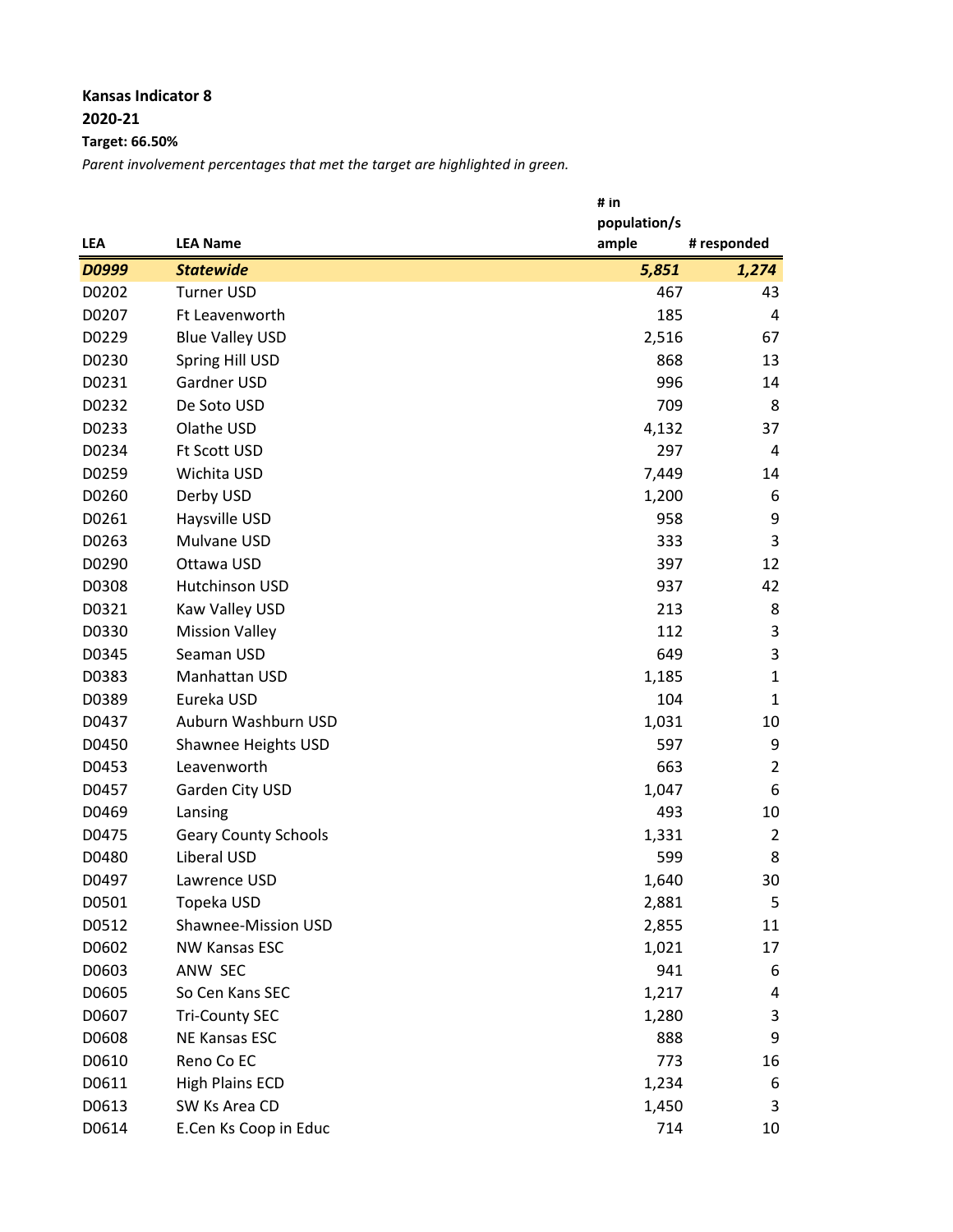| D0615 | Brown Co Ks SEC                                        | 307       | 1              |
|-------|--------------------------------------------------------|-----------|----------------|
| D0616 | Doniphan Co EC                                         | 274       | $\mathbf{1}$   |
| D0617 | Marion Co. Special Ed Coop                             | 337       | $\overline{2}$ |
| D0618 | Sedgwick Co Special Ed Coop                            | 3,485     | 21             |
| D0620 | <b>Three Lakes EC</b>                                  | 676       | 1              |
| D0636 | North Central Ks SPED Coop                             | 643       | 18             |
| D0637 | SE Kansas Interlocal                                   | 2,186     | 20             |
| D0638 | <b>Butler County Special Education Interlocal</b>      | 2,381     | 6              |
| D0700 | <b>Beloit SEC</b>                                      | 366       | 8              |
| D0702 | <b>Twin Lakes Educational Coop</b>                     | 451       | 12             |
| D0704 | NCK Coop in Educ                                       | 371       | 15             |
| D0706 | <b>Flint Hills SEC</b>                                 | 1,003     | 42             |
| D0707 | <b>Barton Co Special Service Coop</b>                  | 720       | 40             |
| D0708 | Hays West Central Kansas Special Education Cooperative | 818       | 14             |
| D0709 | <b>Holton Special Education Coop</b>                   | 497       | 3              |
| D0711 | Wyandotte Co. Special Ed Coop                          | 3,937     | 292            |
| D0712 | <b>Tri-County SSC</b>                                  | 273       | 1              |
| D0714 | Rice Co SEC                                            | 286       | 14             |
| D0715 | McPherson Co. Special Ed Coop                          | 812       | 188            |
| D0716 | Marshall Co SEC                                        | 230       | $\mathbf{1}$   |
| D0718 | Harvey Co. Special Ed Coop                             | 729       | 39             |
| D0720 | East Central KS SPED Coop                              | 1,503     | 13             |
| D0723 | Central KS Coop in Education                           | 2,655     | 4              |
| D0724 | Wamego Spec Serv Coop                                  | 513       | 3              |
| D0725 | Cowley Co SEC                                          | 1,552     | 43             |
| D0726 | Basehor-Linwood Tonganoxie                             | 647       | 10             |
| D0000 | Unknown                                                | <b>NA</b> | 3              |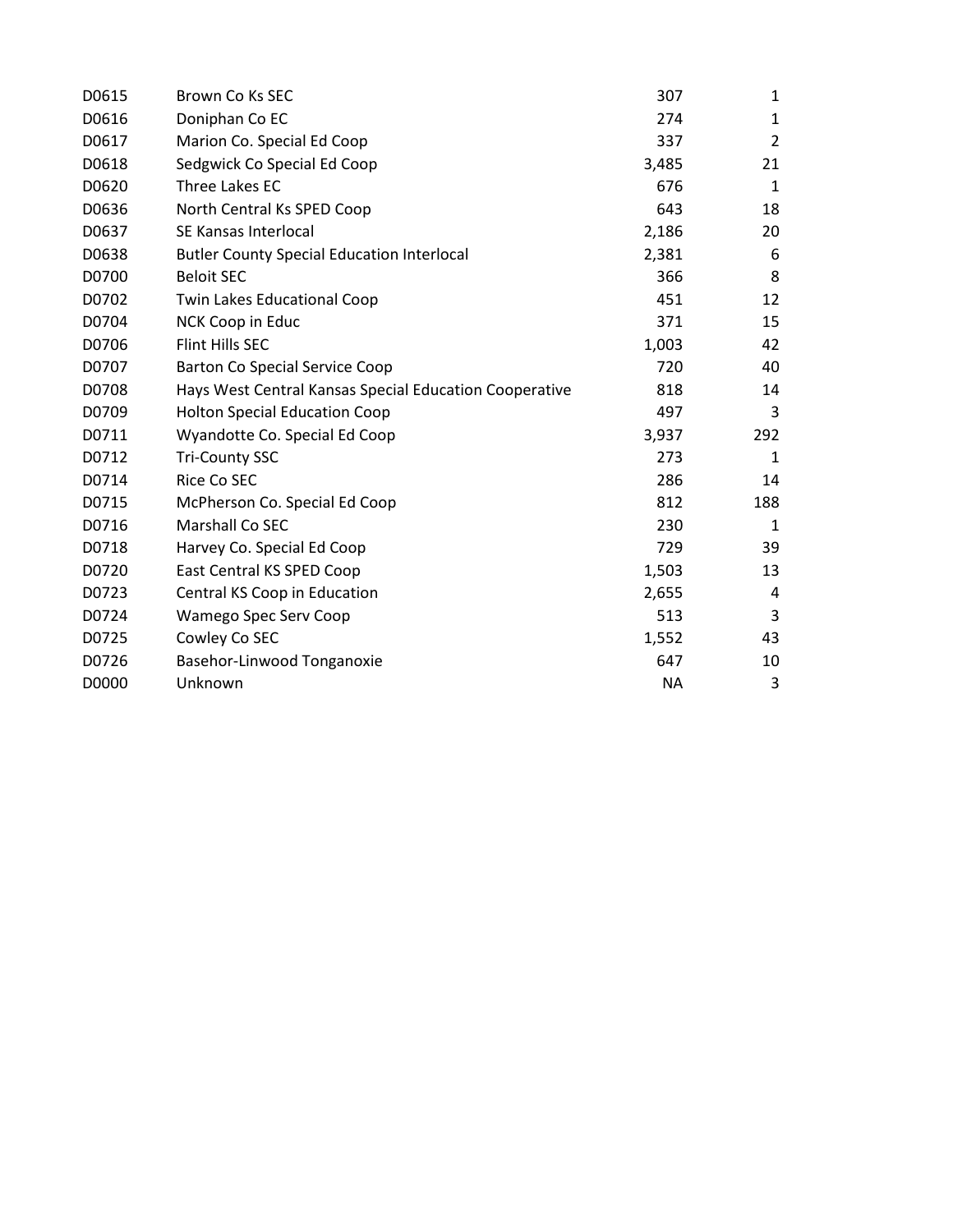|                      | Percent who   |  |  |
|----------------------|---------------|--|--|
| <b>Response Rate</b> | met indicator |  |  |
| 21.77%               | 78.34%        |  |  |
| 9.21%                | 79.07%        |  |  |
| 2.16%                | 100.00%       |  |  |
| 2.66%                | 77.61%        |  |  |
| 1.50%                | 76.92%        |  |  |
| 1.41%                | 57.14%        |  |  |
| 1.13%                | 62.50%        |  |  |
| 0.90%                | 75.68%        |  |  |
| 1.35%                | 50.00%        |  |  |
| 0.19%                | 78.57%        |  |  |
| 0.50%                | 66.67%        |  |  |
| 0.94%                | 88.89%        |  |  |
| 0.90%                | 33.33%        |  |  |
| 3.02%                | 66.67%        |  |  |
| 4.48%                | 64.29%        |  |  |
| 3.76%                | 100.00%       |  |  |
| 2.68%                | 100.00%       |  |  |
| 0.46%                | 100.00%       |  |  |
| $0.08\%$             | 100.00%       |  |  |
| 0.96%                | 100.00%       |  |  |
| 0.97%                | 90.00%        |  |  |
| 1.51%                | 55.56%        |  |  |
| 0.30%                | 50.00%        |  |  |
| 0.57%                | 83.33%        |  |  |
| 2.03%                | 90.00%        |  |  |
| 0.15%                | 50.00%        |  |  |
| 1.34%                | 100.00%       |  |  |
| 1.83%                | 60.00%        |  |  |
| 0.17%                | 20.00%        |  |  |
| 0.39%                | 90.91%        |  |  |
| 1.67%                | 76.47%        |  |  |
| 0.64%                | 100.00%       |  |  |
| 0.33%                | 100.00%       |  |  |
| 0.23%                | 66.67%        |  |  |
| 1.01%                | 66.67%        |  |  |
| 2.07%                | 93.75%        |  |  |
| 0.49%                | 83.33%        |  |  |
| 0.21%                | 66.67%        |  |  |
| 1.40%                | 60.00%        |  |  |